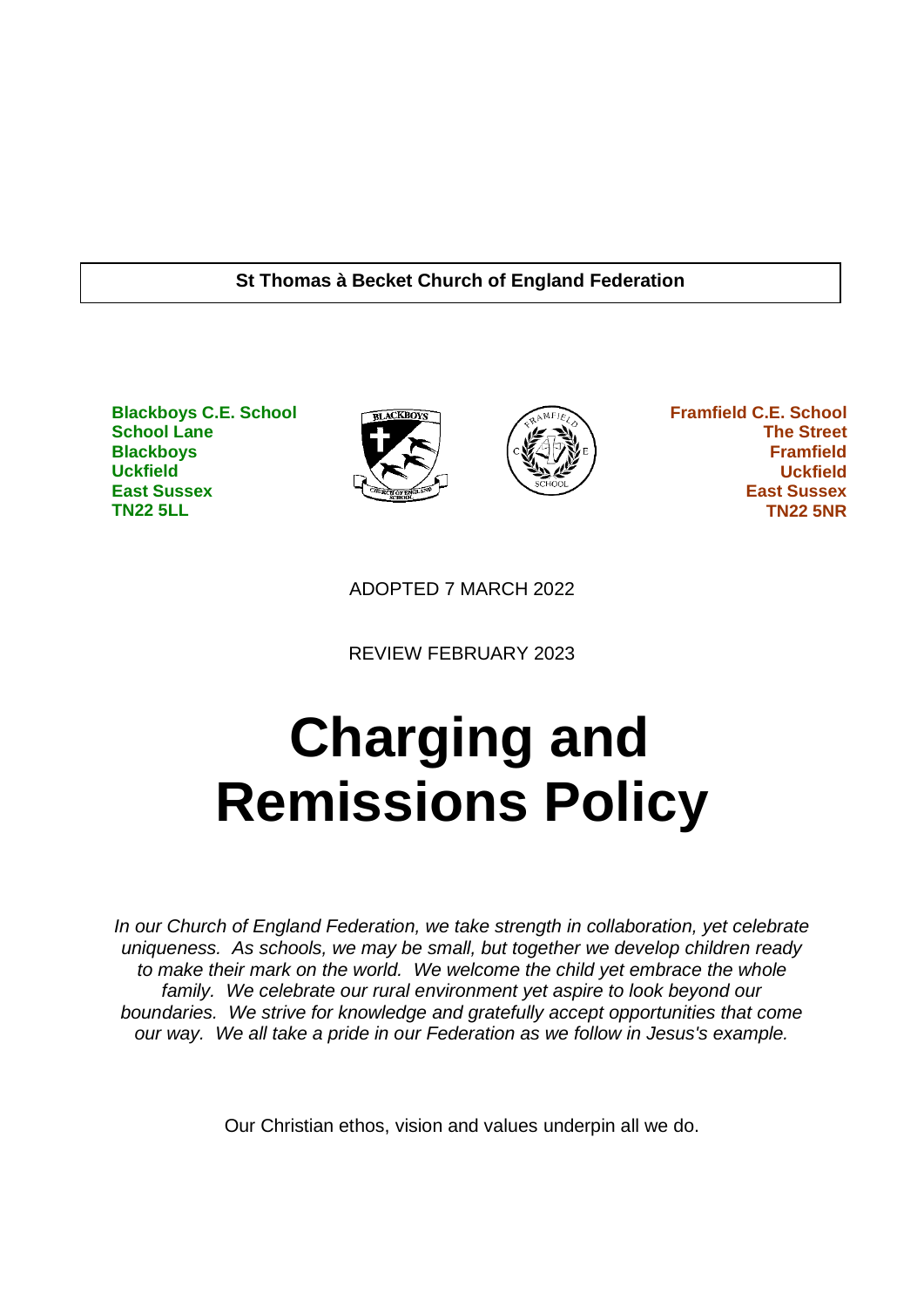| <b>CONTENTS</b>                  | <b>PAGE</b>    |
|----------------------------------|----------------|
| Introduction                     | 3              |
| Aims and Objectives              | 3              |
| <b>Definitions</b>               | 3              |
| Roles and Responsibilities       | 3              |
| <b>Activities without Charge</b> | 4              |
| <b>Voluntary Contribution</b>    | $\overline{4}$ |
| <b>Chargeable Activities</b>     | 5              |
| <b>Remissions Policy</b>         | 6              |
| <b>Review</b>                    | 6              |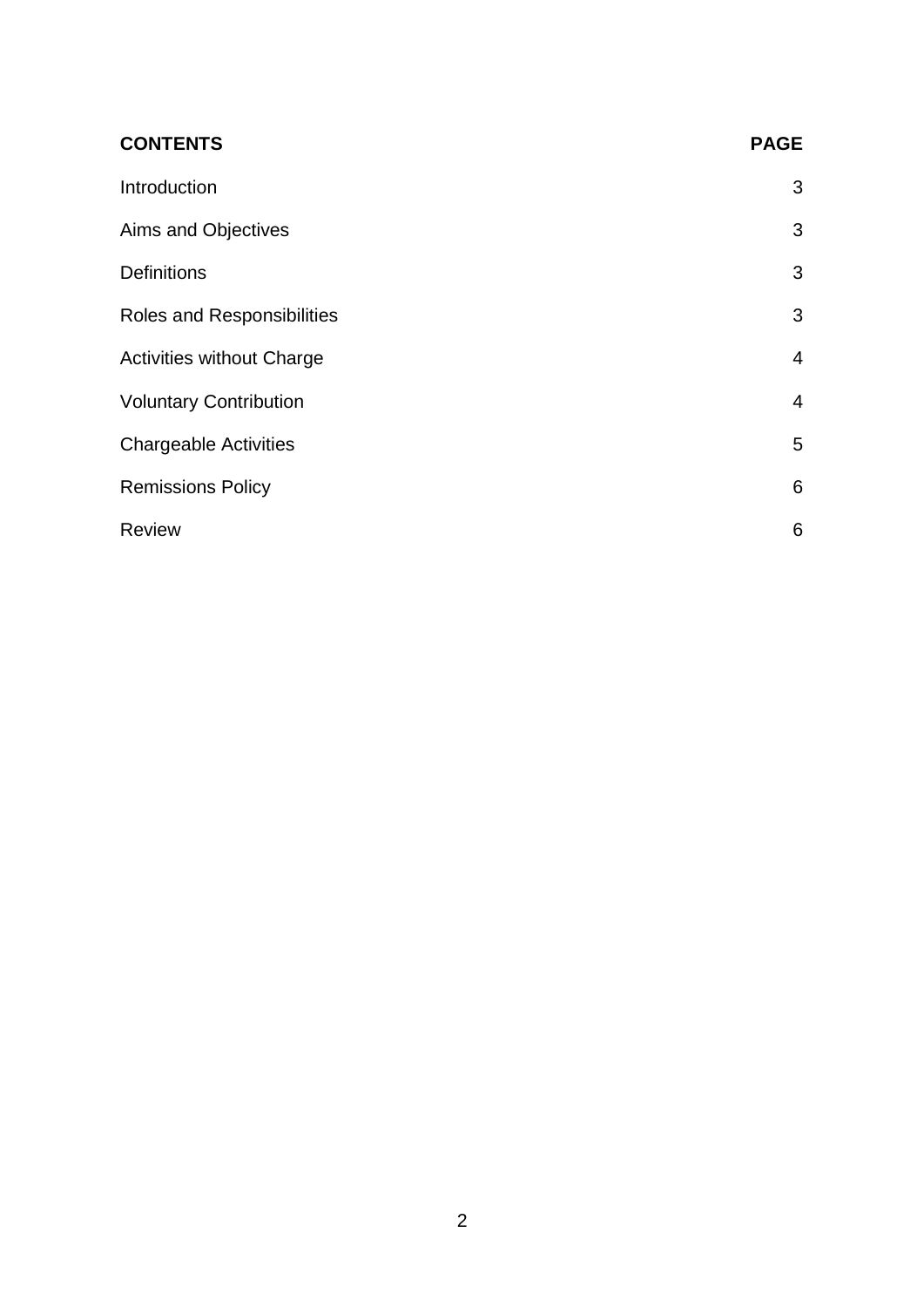## **Introduction**

The Charging and Remissions Policy of St Thomas à Becket Church of England Federation (which is referred to as the Federation in the rest of this document) being Blackboys Church of England Primary School and Framfield Church of England Primary School comply with statutory requirements set out in the Education Act 1996.

All education during school hours is free. We do not charge for any activity undertaken as part of the National Curriculum with the exception of some outdoor adventure activities during residential trips and swimming where a voluntary contribution towards the cost of the transport is requested.

## **Aims and Objectives**

The aims of this Policy are to:

- Set out what the Federation will not charge for, what they will charge for or request a voluntary contribution towards from parents/guardians;
- Clarify how charges will be determined so parents and guardians understand why requests for payment are sometimes made for some activities.

## **Definitions**

- Charge: a fee payable for specifically defined activities
- Remission: the cancellation of a charge which would normally be payable

### **Roles and Responsibilities**

### The Governing Body

The Governing Body has overall responsibility for approving the Charging and Remissions Policy, but can delegate this to a committee, an individual Governor or Headteacher. In our Federation responsibility for approving the Charging and Remissions Policy has been delegated to the Policy Working Party.

The Governing Body also has overall responsibility for monitoring the implementation of this policy.

### Federation Headteachers

Federation Headteachers are responsible for ensuring members of staff are familiar with the Charging and Remissions Policy, and that it is being applied consistently.

### Members of Staff

Our members of staff are responsible for:

• Implementing the Charging and Remissions Policy consistently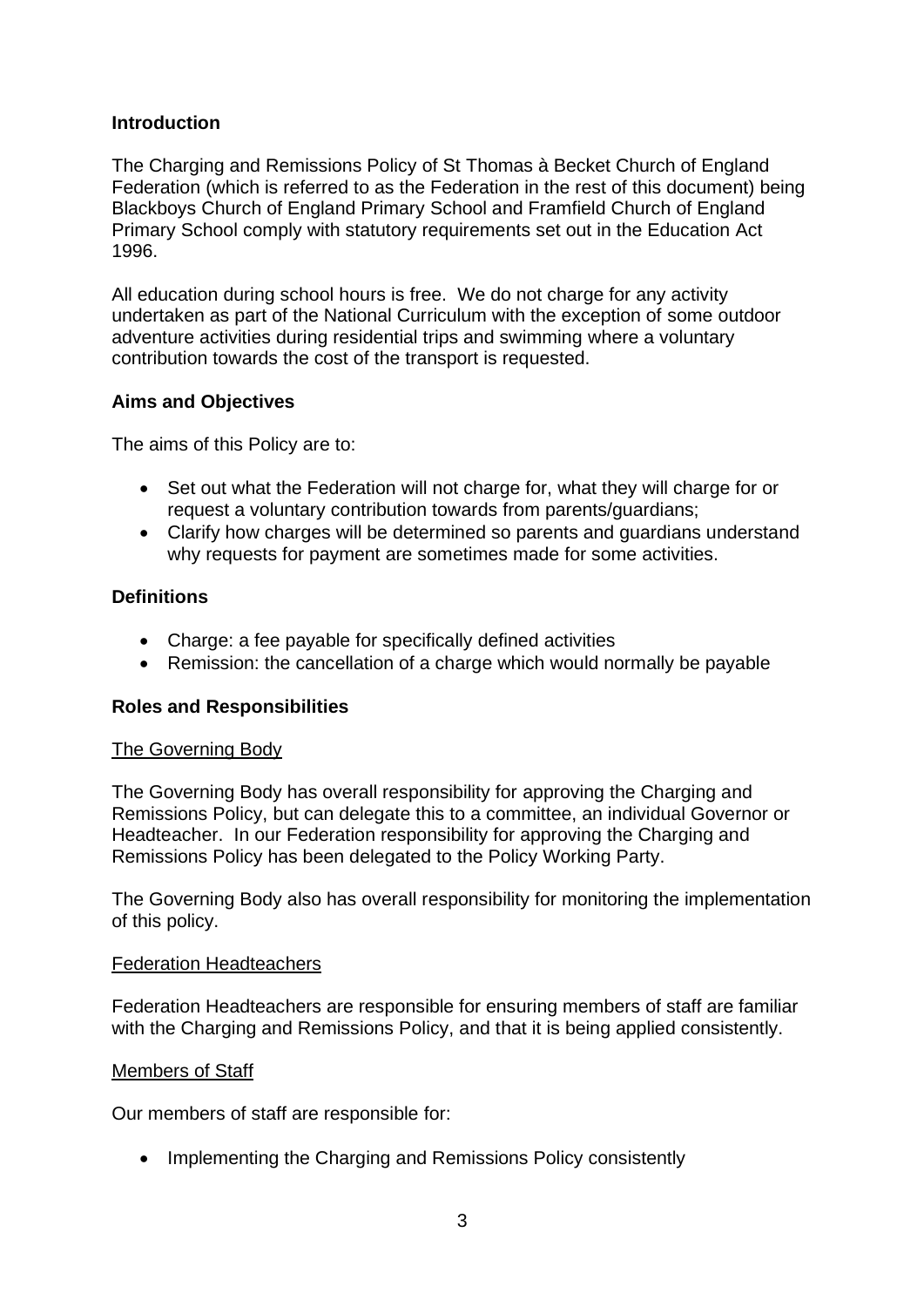• Notifying their Headteacher of any specific circumstances which they are unsure about or where they are not certain if the policy applies.

The Senior Leadership Team will provide members of staff with appropriate training in relation to this policy and its implementation.

## Parents and Guardians

Parents and Guardians are expected to notify members of staff or their Headteacher of any concerns or queries regarding the Charging and Remissions Policy.

## **Activities without Charge**

- Admission Applications;
- Education provided wholly or mostly during school hours (this includes the supply of materials, books, instruments, other equipment);
- Education provided outside of school hours if it is part of the National Curriculum or part of a syllabus for a prescribed public examination, which the pupil is being prepared for at school, or part of religious education;
- Instrumental and vocal music tuition, which is part of the National Curriculum (with the exception of individual or group music tuition – please see below).

## **Voluntary Contributions**

- When organising school trips or visits, which enrich the curriculum and educational experience of pupils, the Federation invites parents and guardians to contribute to the cost of the trip. All contributions are voluntary. If we do not receive sufficient voluntary contributions, we may cancel a trip. If a trip goes ahead, it may include children whose parents have not paid any contribution. We do not treat these children differently from other children;
- If a parent or guardian wishes their child to take part in a school trip or event, but is unwilling or unable to make a voluntary contribution, we do allow the child to participate fully in the trip or activity. Sometimes the Federation pays additional costs in order to support the visit. Parents and guardians have a right to know how each trip is funded. The Federation will provide this information on receiving a written request;
- The following is a list of additional activities organised by schools within the Federation, which require voluntary contributions from parents and guardians. These activities are known as 'optional extras'.

This list is not exhaustive:

- o visits to museums;
- o sporting activities, which require transport expenses;
- o outdoor adventure activities;
- o visits to the theatre;
- o school trips abroad;
- o musical events.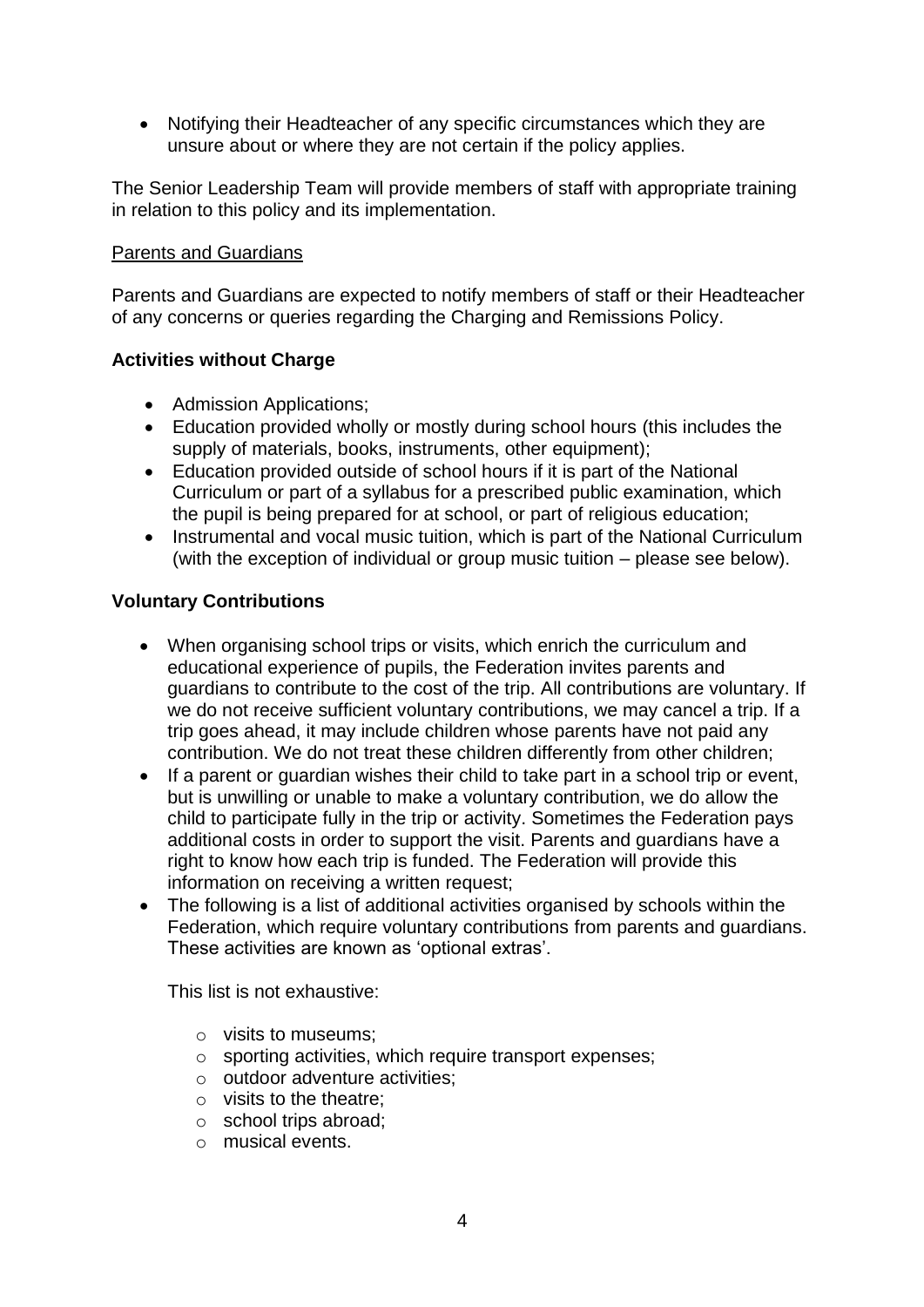## **Chargeable Activities**

### Residential Visits

If the Federation organises a residential visit in school time or mainly school time, which will provide education directly related to the National Curriculum, we do not make any charge for the education. However, we do make a charge to cover the costs of some outdoor adventure activities and board and lodging.

## Music Tuition

- All children study music as part of the normal school curriculum. The Federation does not charge for this;
- Recorder is taught as a whole class in some year groups. Some parents or guardians prefer to buy or supply their own recorder. The Federation can supply these at cost;
- There is a charge for individual or group music tuition if this is not part of the National Curriculum. The peripatetic music teachers teach individual or small group lessons. East Sussex Music Services/Independent Musicians make a charge for these lessons. Parents in receipt of state benefits qualify for reduced rates with East Sussex Music Services, the Service or the Federation can provide current charges. The Federation gives parents information about additional music tuition at the start of each academic year.

## Swimming

The Federation organises swimming lessons for all pupils in Key Stage 2. These take place in school time and are part of the National Curriculum. We make no charge for the education but do charge for the cover of a lifeguard and transport as necessary. We inform parents and guardians when these lessons are to take place, and we ask parents and guardians for their written permission for their child to take part in swimming lessons.

### Practical Subjects

Practical subjects such as sewing, and baking require substantial levels of consumable resources. Parents and guardians may be charged for, or required to supply ingredients and materials, if they have indicated in advance a wish to own the finished product.

### Before and After-School Clubs

Although teachers and volunteers run most after-school clubs, on occasions there are those that make a charge. This is arranged by agreement directly with parents and guardians. In this case the Federation acts purely as a venue and has nothing to do with setting the fees or collecting the money.

Childcare and support are given outside the school day at both Blackboys Church of England Primary School and Framfield Church of England Primary School Breakfast and After School Club and a charge is made for such extended facilities. The charge